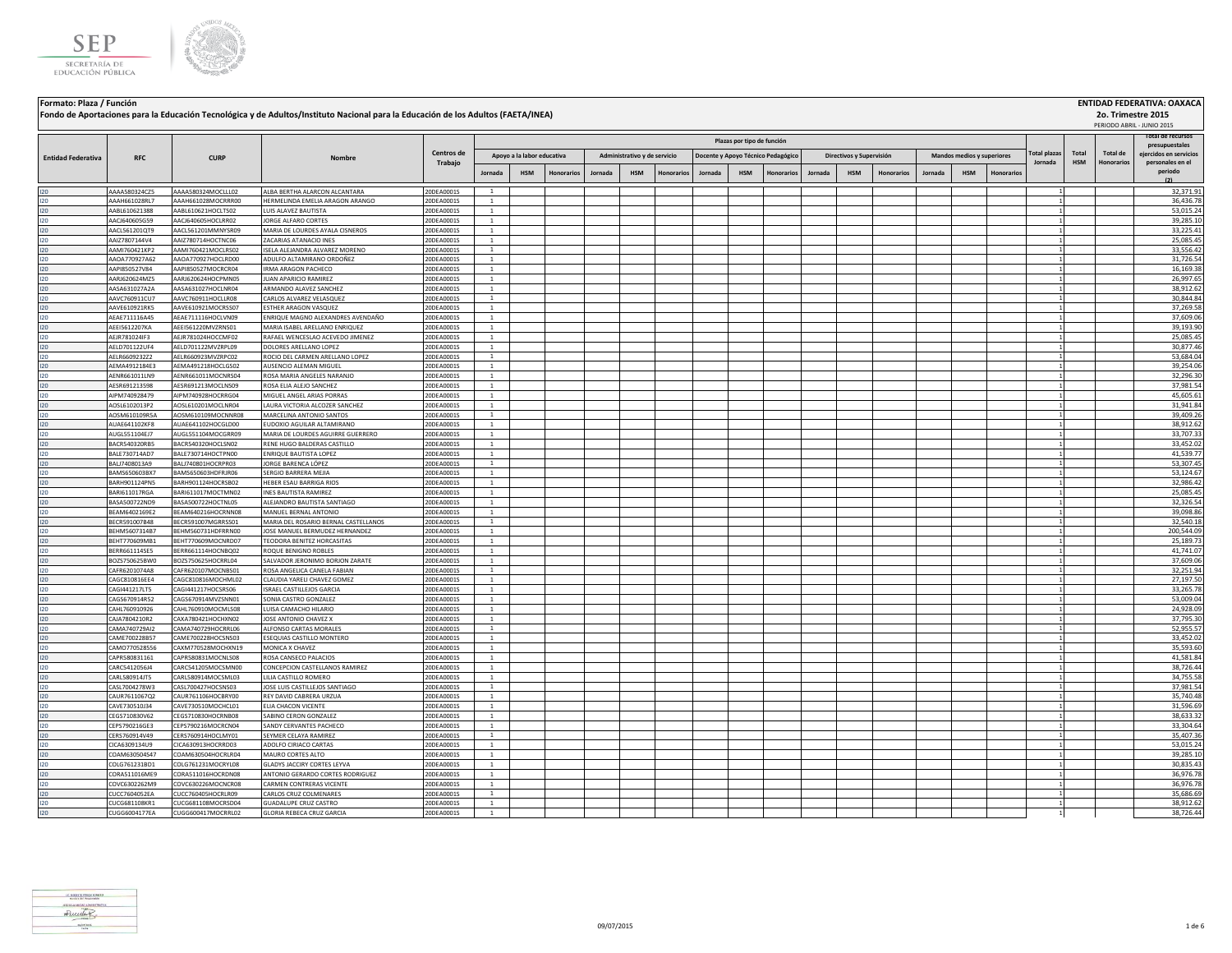



**Formato: Plaza / Función ENTIDAD FEDERATIVA: OAXACA**

**Fondo de Aportaciones para la Educación Tecnológica y de Adultos/Instituto Nacional para la Educación de los Adultos (FAETA/INEA)**

# **Jornada HSM Honorarios Jornada HSM Honorarios Jornada HSM Honorarios Jornada HSM Honorarios Jornada HSM Honorarios Total HSM Total de Honorarios Administrativo y de servicio Docente y Apoyo Técnico Pedagógico Directivos y Supervisión Mandos medios y superiores Plazas por tipo de función Total plazas Jornada** PERIODO ABRIL - JUNIO 2015 **RFC CURP Nombre Entidad Federativa RFC CURP CURP CENTROS <b>CENTROS CONS Trabajo Total de recursos presupuestales ejercidos en servicios personales en el periodo (2) Apoyo a la labor educativa** I20 CUGG650417G39 CUGG650417MOCRTL09 GLORIA GUADALUPE CRUZ GUTIERREZ 20DEA0001S 1 1 1 3 33,265.78 I20 CUGI5611161CA CUGI561116MOCRRN02 INES CRUZ GARCIA 20DEA0001S 1 1 34,672.34 I20 CUGR651007440 CUGR651007MOCRRS05 MARIA DEL ROSARIO CRUZ GARCIA 20DEA0001S 1 1 34,902.23 I20 CUJT751221MS1 CUJT751221HOCRRM06 TOMAS PEDRO CRUZ JARQUIN 20DEA0001S 1 | | | | | | | | | | | | | | | | | 38,912.62 I20 CULM590814AY0 CULM590814HOCRPG05 MIGUEL ANGEL CRUZ LOPEZ 20DEA0001S 1 1 38,386.96 I20 CUMA680109GU4 CUMA680109HOCRZN09 ANTONIO CRUZ MEZA 20DEA0001S 1 1 38,347.72 I20 CUNO641222214 CUXN641222MOCVXR07 NORMA EUNICE CUEVAS X 20DEA0001S 1 3 31,638.20 20DEA0001S 20DEA0001S 1 3 35,638.20 33,638.20 20DEA0001S 3 33,638.20 20 33,638.20 20 33,638.20 20 33,638.20 20 33,638.20 20 33,638.20 20 3 I20 CURY780320SK6 CURY780320MOCRGD03 YADIRACRUZ.REGINO 20DEA0001S 1 | | | | | | | | | | | | | | | | 1 | 34,276.48 I20 CUSC581128CS7 CUSC581128MOCRNB06 CIBELES CRUZ SANCHEZ 20DEA0001S 1 1 1 1 1 1 1 1 1 1 1 1 1 1 36,976.78 I20 CUSD661223SC1 CUSD661223HOCRLG00 DAGOBERTO CRUZ SALVATIERRA 20DEA0001S 1 1 38,353.96 I20 DEGJ730102RL5 DEGJ730102HOCSRS04 JESUS RANGEL DESALES GUERACH 20DEA0001S 1 1 37,795.30 I20 DIGC640716MV0 DIGC640716MOCZNR08 CARMEN DIAZ GONZALEZ 20DEA0001S 1 | | | | | | | | | | | | | | | | 17,511.42 I20 DIMD700627M67 DIMD700627HOCZRR07 DARIO DIAZ MARTINEZ 20DEA0001S 1 1 38,136.69 I20 DISA861106H86 DISA861106HOCZLL09 JOSE ALBERTO DIAZ SALAZAR 20DEA0001S 1 1 52,932.45 I20 DOJA780111JF3 DOJA780111HOCRML01 ALAIN DORANTES JIMENEZ 20DEA0001S 1 1 37,422.82 I20 EUMR700919FU1 EUMR700919HOCSNC05 RICARDO&ESTUDILLO MONTALVO 20DEA0001S 1 | | | | | | | | | | | | | | | | 37,422.82 I20 PAGS610530QG0 FAGS610530MDFRNL05 SOLEDAD FRANCO GONZALEZ 20DEA0001S 1 2 32,142.80 20DEA0001S 20DEA0001S 20 I20 FEOR780413UD5 FEOR780413MDFRRC04 ROCIO FERIA ORTIZ 20DEA0001S 1 | | | | | | | | | | | | | | | 1 | 36,467.86 I20 PETP761101LQ1 FETP761101HOCLRR00 PERFECTO FELIPE TRAPAGA 200EA0001S 1 | | | | | | | | | | | | | | | | 38,353.96 I20 FOGR7109293C0 FOGR710929HHGLNF05 RAFAELFLORES GONZALEZ 20DEA0001S 1 1 1 1 1 3 39,098.86 1 20DEA0001S 1 1 3 I20 FOIM631111SX9 FOIM631111HOCLGR06 |MARTIN FLORES IGNACIO 20DEA0001S | 1 | | | | | | | | | | | | | | | | 52,955.57 I20 FOPE560130AZ7 FOPE560130HOCLBP00 [EPIFANIO FLORES PUEBLITA 20DEA0001S 1 ] ] ] ] ] 20DEA0001S ] 20DEA0001S ] 20DEA0001S ] 20DEA0001S ] 20DEA0001S ] 20DEA0001S ] 20DEA0001S ] 20DEA00015 ] 20DEA00015 [ ] ] ] [ ] ] [ ] ] [ I20 FOZB740430RX0 FOZB740430HOCLRN19 BENITO JAIME FLORES ZURITA 20DEA0001S 1 1 38,167.72 I20 FUSC7603059F9 FUSC760305MOCNLR09 MARIA DEL CARMEN FUENTES SOLAR 20DEA0001S 1 1 37,826.34 I20 GAAD7505058R2 GAAD750505HOCRNV03 DAVID GARCIA ANGEL 20DEA0001S 1 1 38,161.54 I20 GAAF6806043C1 GAAF680604HOCLGR01 FRANCISCO GALLARDO AGUILAR 20DEA0001S 1 1 1 1 3 30,534.46 30,534.46 30,534.46 30,534.46 30,534.46 30,534.46 30,534.46 30,534.46 30,534.46 30,534.46 30,534.46 30,534.46 30,534.46 30,534. I20 GACA720925CRA GACA720925HDFSDL05 |ALFREDO GASGA CID DELPRADO 20DEA0001S | 1 | | | | | | | | | | | | | | | | 52,932.45 I20 GALF7301112S5 GALF730111MOCRPR03 FRANCISCA GUILLERMINA GARCIA LOPEZ 20DEA0001S 1 1 37,609.06 I20 GALM6010238X3 GALM601023MOCRNR04 MARGARITALETICIA GARCIA LUNA 20DEA0001S 1 | | | | | | | | | | | | | | | | | 36,516.78 I20 GALR710301FK6 GALR710301MOCLBS04 ROSAMARIA GALLEGOS LABIAS 20DEA0001S 1 | | | | | | | | | | | | | | | | 38,881.59 I20 GALS700622D4A GALS700622D4A GALS700622D4OCRPY07 SYLVIAMAGDALENA GARCIA LOPEZ 20DEA0001S 1 2 21,975.68 20DEA0001S 20 20DEA0001S 20DEA0001S 20 20 200 201 201 201 201 201 201 27,975.68 I20 GAME670305JJ4 GAME670305MOCRRL09 ELIZABETH GARCIA MARTINEZ 20DEA0001S 1 1 38,353.96 I20 GAMF891009AE3 GAMF891009MBCRNT06 FATIMA DEL ROSARIO GARCIA MENDOZA 20DEA0001S 1 1 31,726.54 I20 GANT8105197E8 GANT810519HOCRXR00 TARCIS GARCIA NUÑEZ 20DEA0001S 1 1 25,639.70 I20 GATI700220R64 GATI700220MOCRMR07 IRMA GARCIA TAMAYO 20DEA0001S 1 1 39,338.86 I20 GAVC800126EG4 GAVC800126MOCYLL08 CLAUDIA LILIANA GAY VALENCIA 20DEA0001S 1 2 20DEA0001S 1 2 25,916.81 20DEA0001S 20DEA0001S 20DEA0001S 20DEA00015 20DEA00015 20DEA00015 20DEA00015 20DEA00015 20DEA00015 20DEA00015 20DEA0 I20 GOCL5306113T1 GOCL530611HOCMSS00 LUIS RAFAEL GOMEZ CASTILLO 20DEA0001S 1 1 3 37,795.30 30 37,795.30 1 37,795.30 I20 GOFC5803062S4 GOFC580306HOCNRR02 CIRO GONZALEZ FRANCO 20DEA0001S 1 20DEA0001S 1 20 20DEA0001S 20DEA0001S 20 I20 GOJL800608124 GOJL800608HVZMCS07 LUIS ALBERTO GOMEZ JACOME 20DEA0001S 1 1 38,153.19 I20 GOOP610218T72 GOOP610228MOCNRR02 PORFIRIA ALFONSINA GONZALEZ ORTEGA 20DEA0001S 1 1 5 1 59,015.24 53,015.24 I20 GOPE610511J59 GOPE610511HOCNRR06 ERNESTO GONZALEZ PERALTA 20DEA0001S 1 1 41,581.84 I20 GORJ681203GH6 GORJ681203HOCNZV07 JAVIER GONZALEZ RUIZ 20DEA0001S 1 | | | | | | | | | | | | | | | | 1 | 39,562.35 I20 GORS630531PT4 GORS630531MOCDSL00 SILVIA GODINEZ RASGADO 20DEA0001S 1 1 37,981.54 I20 GORS740318BX7 GORS740318MDFMYN03 SANDRA ANGELICA GOMEZ REYES 20DEA0001S 1 1 35,146.54 I20 GUCF571020QL8 GUCF571020HOCTNL07 FELICIANO GUTIERREZ CONTRERAS 200EA0001S 1 | | | | | | | | | | | | | | | | I20 GUDH680108EC7 GUDH680108HOCTZL01 HELADIO GUTIERREZ DIAZ 2000 2000 2000EA0001S 1 2 1 1 2 1 2 2000 2000 1 42,546.27 I20 GUMJ680814RK8 GUMJ680814MOCTRN02 JUANA BELEN GUTIERREZ MORALES 20DEA0001S 1 1 37,422.82 I20 GUSR6510162R4 GUSR651016MOCZLC03 ROCIO JULIA GUZMAN SOLANA 20DEA0001S 1 1 1 3 30.09 30.09 30.09 30.097.38 I20 HEBV650315UQ8 HEBV650315HOCRRD09 VIDAL EDMUNDO HERNANDEZ BARRIENTOS 20DEA0001S 1 1 36,369.53 I20 HECF510117120 HECF510117HOCRRL04 FLORENTINO NATALIO HERNANDEZ CERVANTES 20DEA0001S 1 1 53,630.57 I20 HECM781122PA4 HECM781122HOCRNR02 MAURO HERNANDEZ CANSECO 20DEA0001S 1 1 40,935.81 I20 HECR740928IY6 HECR740928MOCRCQ01 RAQUELHERNANDEZ COCA 20DEA0001S 1 2 34,816.60 20DEA0001S 1 2 34,816.60 . I20 HEDG730227D28 HEDG730227HOCRZL06 GILBERTO HERNANDEZ DIAZ 20DEA0001S 1 1 37,795.30 I20 HEHC720327BD1 HEHC720327MOCRRL06 CELSA HERNANDEZ HERNANDEZ 20DEA0001S 1 1 1 1 3 35,356.66 2012 1 1 35,356.66 I20 HEHI660424P63 HEHI660424MOCRRR03 |IRMA HERNANDEZ | 20DEA0001S | 1 | | | | | | | | | | | | | | | | 36,976.78 I20 HELA6405036E1 HELA640503HOCRPN06 ANDRES HERNANDEZ LOPEZ 20DEA0001S 1 1 35,966.02 I20 HELA680221DQ0 HELA680221HOCRZN05 |ANTONIO HERNANDEZ LOAEZA 20DEA0001S 1 | | | | | | | | | | | | | | | | | 38,819.53 I20 HELA731206AL2 HELA731206HOCRPR04 AURELIO.IESUS HERNANDEZ LOPEZ 20DEA0001S 1 | | | | | | | | | | | | | | | | | 30,534.46 I20 HEMF741112KP9 HEMF741112MOCRRD04 FIDELINA HERNANDEZ MERINO 20DEA0001S 1 1 38,297.08 I20 HERH580904K48 HERH580904KGRRZC08 HECTOR JAVIER HERNANDEZ RUIZ 20DEA0001S 1 1 1 1 3 36,796.78 I20 HERJ721022QP9 HERJ721022HOCRYN07 JUAN SANTIAGO HERNANDEZ REYES 20DEA0001S 1 | | | | | | | | | | | | | | | | | 39,098.86 I20 HESA750112H92 HESA750112HOCRNL02 ALFREDO HERNANDEZ SANTIBAÑEZ 20DEA0001S 1 1 31,726.54 I20 HESD620525LU7 HESD620525MOCRNM06 DOMITILA HERNANDEZ SANCHEZ 20DEA0001S 1 1 37,083.40 I20 HESN780925235 HESN780925MBCRLR16 NORMA HERNANDEZ SOLIS 20DEA0001S 1 1 29,684.06 I20 HETC620302EK6 HETC620302HOCRLR04 CRISTOBAL HERNANDEZ TOLEDO 20DEA0001S 1 1 31,291.42

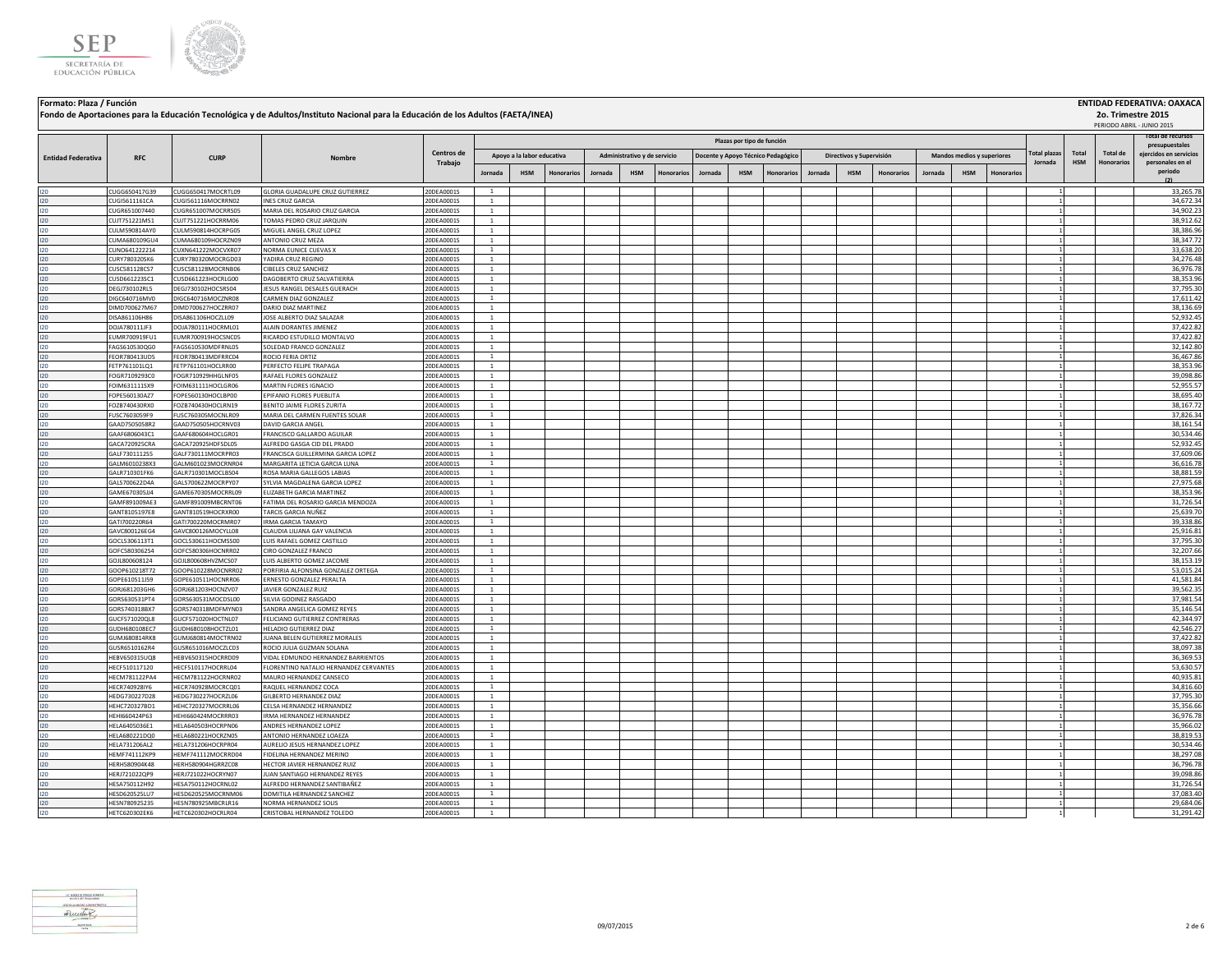



**Fondo de Aportaciones para la Educación Tecnológica y de Adultos/Instituto Nacional para la Educación de los Adultos (FAETA/INEA)**

# **Jornada HSM Honorarios Jornada HSM Honorarios Jornada HSM Honorarios Jornada HSM Honorarios Jornada HSM Honorarios Total HSM Total de Honorarios Administrativo y de servicio Docente y Apoyo Técnico Pedagógico Directivos y Supervisión Mandos medios y superiores Plazas por tipo de función Total plazas Jornada** PERIODO ABRIL - JUNIO 2015 **RFC CURP Nombre Entidad Federativa RFC CURP CURP CENTROS <b>CENTROS CONS Trabajo Total de recursos presupuestales ejercidos en servicios personales en el periodo (2) Apoyo a la labor educativa** I20 HEZF670206C56 HEZF670206HOCRRL06 FELIPE DE JESUS HEREDIA ZARATE 20DEA0001S 1 1 36,338.50 I20 HISI610524T6A HISI610524MOCPND02 IDALIA SONIA OLIVIA HIPOLITO SANTIAGO 20DEA0001S 1 1 32,540.18 I20 JAOE570420U37 JAOE570420MOCRRL05 ELIA JARQUIN ORTIZ 20DEA0001S 1 1 29,297.78 I20 JASA531102HS5 JASA531102MOCCNN00 MARIA DE LOS ANGELES JACINTO SANTOS 20DEA0001S 1 1 41,581.84 I20 JEMM770413CW5 JEMM770413HOCSJR00 MARGARITO DE JESUS MEJIA 20DEA0001S 1 1 41,175.81 I20 JIBO860530V3A JIBO860530HOCMRS04 OSCAR EVELIO JIMENEZ BARRITA 20DEA0001S 1 1 35,521.13 I20 JICE590225TP9 JICE590225MOCMBL06 ELVIRA CECILIA JIMENEZ CABALLERO 20DEA0001S 1 1 26,083.13 I20 JILN681122L83 JILN681122MOCMPR01 NORMA ISABEL JIMENEZ LOPEZ 20DEA0001S 1 | | | | | | | | | | | | | | | | 53,015.24 I20 JIME5207231N4 JIME520723MOCMRL02 ELDA JIMENEZ MORGAN 20DEA0001S 1 1 3 35,414.33 I20 JIPE670915175 JIPE670915MOCMCV00 EVA MIRTHALA JIMENEZ PACHECO 20DEA0001S 1 1 38,074.63 I20 JIPR770214DV3 JIPR770214HOCMXB07 ROBERTO JIMENEZ PIÑON 20DEA0001S 1 1 37,789.06 I20 JOSE770124SA1 JOSE770124MOCSNL00 MARIA ELVIRA JOSE SANTIAGO 20DEA0001S 1 1 25,965.73 I20 JUAJ450414JC1 JUAJ450414HOCRRS03 JUSTINOJUAREZ ARAGON 20DEA0001S 1 | | | | | | | | | | | | | | | | | 34,755.58 I20 JUPO750613A1A JUPO750613HOCRCS06 OSVALDO ANTONIO JUAREZ PICHARDO 20DEA0001S 1 1 31,024.84 I20 JUVA7606132K6 JUVA760613MOCRSN02 ANTONIA JUAREZ VASQUEZ 20DEA0001S 1 1 25,085.45 I20 KAGX620119557 KXGA620119HYNNNL05 ALBERTO KANTUN GONZALEZ 20DEA0001S 1 1 40,961.08 I20 LECE540605AN2 LECE540605MOCNRL06 |ELOISA JOSEFINA LEON CRUZ 20DEA0001S 1 | | | | | | | | | | | | | | | | 25,085.45 I20 LIEN6509218R7 LIEN650921HOCBSX04 NOELIBORIO ESCAMILLA 20DEA0001S 1 | | | | | | | | | | | | | | | | | 38,540.20 I20 LIMC740127RW4 LIMC740127MOCNTC06 CICLALI LINARES MATUS 20DEA0001S 1 2 37,609.06 20DEA0001S 1 3 37,609.06 20 I20 LOAH641025SN2 LOAH641025HOCPNC08 HECTOR LOPEZ ANTONIO 20DEA0001S 1 1 3 36,912.62 20DEA0001S 1 38,912.62 20DEA0001S 1 38,912.62 20DEA0001S 200EA0001S 200EA0001S 200EA0001S 200EA0001S 200EA0001S 200EA0001S 200EA0001S 200 I20 **LOAR670604CT0 LOAR670604MOCPNT05 RUTILIA**LOPEZ ANTONIO 20DEA0001S 1 | | | | | | | | | | | | | | | | | 34,007.24 I20 **LOCA681026FT9 LXCA681026HOCPSL06 ALFREDO CARLOS LOPEZ CASTRO 200**2 20DEA0001S 1 1 1 1 1 1 1 1 1 1 1 1 1 1 1 37,981.54 I20 LOCG650407U15 LOCG650407MOCPRD05 GUADALUPE LOPEZ CARRASCO 20DEA0001S 1 1 41,741.07 I20 LOCH780529JC7 LOCH780529HOCPRR03 HIRAM LOPEZ CARRASCO 20DEA0001S 1 1 37,515.94 I20 LOGA6810026G2 LOGA681002HOCPRN09 ANDRES LOPEZ GARCIA 20DEA0001S 1 1 39,378.22 I20 LOGJ5909045I0 LOGJ590904HOCPMM07 JAIME LOPEZ GOMEZ 20DEA0001S 1 1 38,906.44 I20 LOGJ6502272F3 LOGJ650227HOCPLL02 JULIO CESAR LOPEZ GALVEZ 20DEA0001S 1 1 35,034.88 I20 LOGJ680624MYA LOGJ680624HOCPNN02 JUAN CARLOS LOPEZ GONZALEZ 20DEA0001S 1 1 40,168.76 I20 LOGV710228F47 LOGV710228HOCPNC05 VICTOR LOPEZ GUENDOLAIN 20DEA0001S 1 1 35,432.16 I20 LOHT671003KL7 LOHT671003MOCPRR02 TERESITA DE JESUS LOPEZ HERNANDEZ 20DEA0001S 1 1 36,256.72 I20 LOLA700424Q88 LOLA700424HOCPPL03 ALEJANDRO LOPEZ LOPEZ 20DEA0001S 1 1 39,316.14 I20 LOLR711207D61 LOLR711207MOCPSC08 ROCELIA LOPEZ LUIS 20DEA0001S 1 1 36,152.26 I20 LOLT6312289C4 LOLT631228MOCPSF08 TEOFILA LOPEZ LUIS 20DEA0001S 1 1 39,654.52 I20 LOMF6504039G1 LOMF6504033MOCPJR07 FRANCISCA OFELIALOPEZ MEJIA 20DEA0001S 1 1 1 3 30.1 39,167.72 I20 LOOE720214DS2 LOOE720214MOCPRR06 ERIKA PATRICIA LOPEZ OROZCO 20DEA0001S 1 1 35,407.36 I20 **LOPY800507GD6 LOPY800507MOCPND02 YADIRALOPEZ PINEDA 20DEA00015 1 | | | | | | | | | | | | | | | | 26,085.45** I20 LORG610918UD7 LORG610918HOCPDN07 GENARO LOPEZ RODRIGUEZ 20DEA0001S 1 1 40,961.08 I20 LOSE641115LZ7 LOSE641115MOCPNL01 ELPIDIA LOPEZ SANTIAGO 20DEA0001S 1 1 36,256.72 I20 **LOST640114FJ9 LOST640114MOCPRR01 |MARIATERESA LOPEZ SORIANO 20DEA0001S 1 | | | | | | | | | | | | | | | | | 31,126.85** I20 LOVE741027LG9 LOVE741027HOCPLD04 EDUARDO REYLOPEZ VILLAVICENCIO 20DEA0001S 1 1 1 2 20DEA0001S 1 2 20DEA0001 I20 LOVJ640412H41 LOVJ640412MOCPSL00 JULIA LOPEZ VASQUEZ 20DEA0001S 1 1 34,731.53 I20 **LUGA5910015F6 LUGA591001HOCNRN02 |ANGEL LUNA GARCIA 20DEA00015 1 | | | | | | | | | | | | | | | | | 38,906.44** I20 LUSS681111QD6 LUSS681111MOCSNY01 SYLVIA VICTORIA LUIS SANTOS 20DEA0001S 1 1 35,716.66 I20 MACE610812JD7 MACE610812MOCTRL01 ELENA MATUS CRUZ 20DEA0001S 1 | | | | | | | | | | | | | | | | 1 | 37,462.66 I20 MACU540516K44 MACU540516HOCTYB00 UBALDO MATIAS CAYETANO 20DEA0001S 20DEA0001S 1 2 39,711.34 20DEA0001 20DEA0001S 20DEA0001S 20DEA0001 20DEA0001 20DEA00015 20DEA00015 20DEA0001 20DEA00015 20 20 20 20 20 20 20 20 20 20 2 I20 MAGD530225JB0 MAGD530225MOCNLL02 DALIA VICTORIA MANZANARES GIL 20DEA0001S 1 1 35,287.00 I20 MAGP710531ST2 MAGP710531MOCRRT08 PETRONILA MARTINEZ GARCIA 20DEA0001S 1 | | | | | | | | | | | | | | | | | 38,167.72 I20 MALC530727D52 MALC530727HOCRSL07 CELESTINO MARTINEZ LUIS 20DEA0001S 1 1 53,457.45 I20 MALD570609T63 MALD570609MOCRPL05 DALILA MARTINEZ LOPEZ 20DEA0001S 1 1 31,708.82 I20 MAMA6501036V4 MAMA650103HCSRNB06 ABEL MARTINEZ MUNDO 20DEA0001S 1 1 37,083.40 I20 MAMC6609242V3 MAMC660924MOCRRR06 MARIA DEL CARMEN MARTINEZ MARTINEZ 20DEA0001S 1 1 32,944.75 I20 MAMX720608I93 MXME720608I93 MXME720608MOCRTS02 ESPERANZA MARTINEZ MATUS 20DEA0001S 1 1 1 3 33,448.43 ANXi I20 MAPC700724R58 MAPC700724MOCRRR08 MARIA CRISTINA MARTINEZ PEREZ 20DEA0001S 1 1 39,285.10 I20 MAPE6206013R5 MAXP620601HOCRXD07 PEDRO MARTINEZ X 20DEA0001S 1 1 36,710.92 I20 MAPF580215Q33 MAPF580215HOCRRS00 FAUSTINO MARTINEZ PEREZ 20DEA0001S 1 1 39,471.34 I20 MAPT670924LK2 MAPT670924LK2 MAPT670924MOCRRR09 TEREZA MARTINEZ PEREZ 20DEA0001S 1 2 30.000 200EA0001S 1 3 39,726.44 I20 MAQL560814GK3 MAQL560814HOCRRS03 JOSE LUIS MARTINEZ QUIROZ 2000 2000 2000EA0001S 1 1 1 3 32,598.10 32,598.10 32,598.10 32,598.10 32,598.10 32,598.10 32,598.10 32,598.10 32,598.10 32,598.10 32,598.10 32,598.10 32,598.10 I20 MARI780504T25 MARI780504HOCRSV08 IVAN MARTINEZ RIOS 20DEA0001S 1 1 37,981.54 I20 MARS730806MF6 MARS730806HOCTDL04 SALVADOR ANGEL MATA RODRIGUEZ 20DEA0001S 1 1 38,726.44 I20 MART680521QJ3 MART680521MOCRJR01 TRINIDAD VALENTINA MARTINEZ ROJAS 20DEA0001S 1 1 30,182.90 I20 MASA8211255H7 MASA821125HOCRLB04 ABEL MARTINEZ SALINAS 20DEA0001S 1 1 35,374.36 I20 MASV6410089C0 MASV641008HOCRYC01 VICENTE MARTINEZ SAYNES 20DEA0001S 1 1 37,795.30 I20 MEDJ630930RG6 MEDJ630930HOCRZR00 JERONIMO MANUEL MERINO DIAZ 20DEA0001S 1 1 37,795.30 I20 MEFR840505JP4 MEFR840505MOCNNF07 RAFAELA MENDOZA FUENTES 20DEA0001S 1 1 25,639.70 I20 MEGV640826GG1 MEGV640826MOCSVR02 VIRGINIA DACIA MESTAS GUEVARA 20DEA0001S 1 1 1 3 39,285.10 39,285.10 39,285.10 39,285.10 39,285.10

**Motorcy Angel Hotel**<br>Render del Renovasible Dunche

**Formato: Plaza / Función ENTIDAD FEDERATIVA: OAXACA**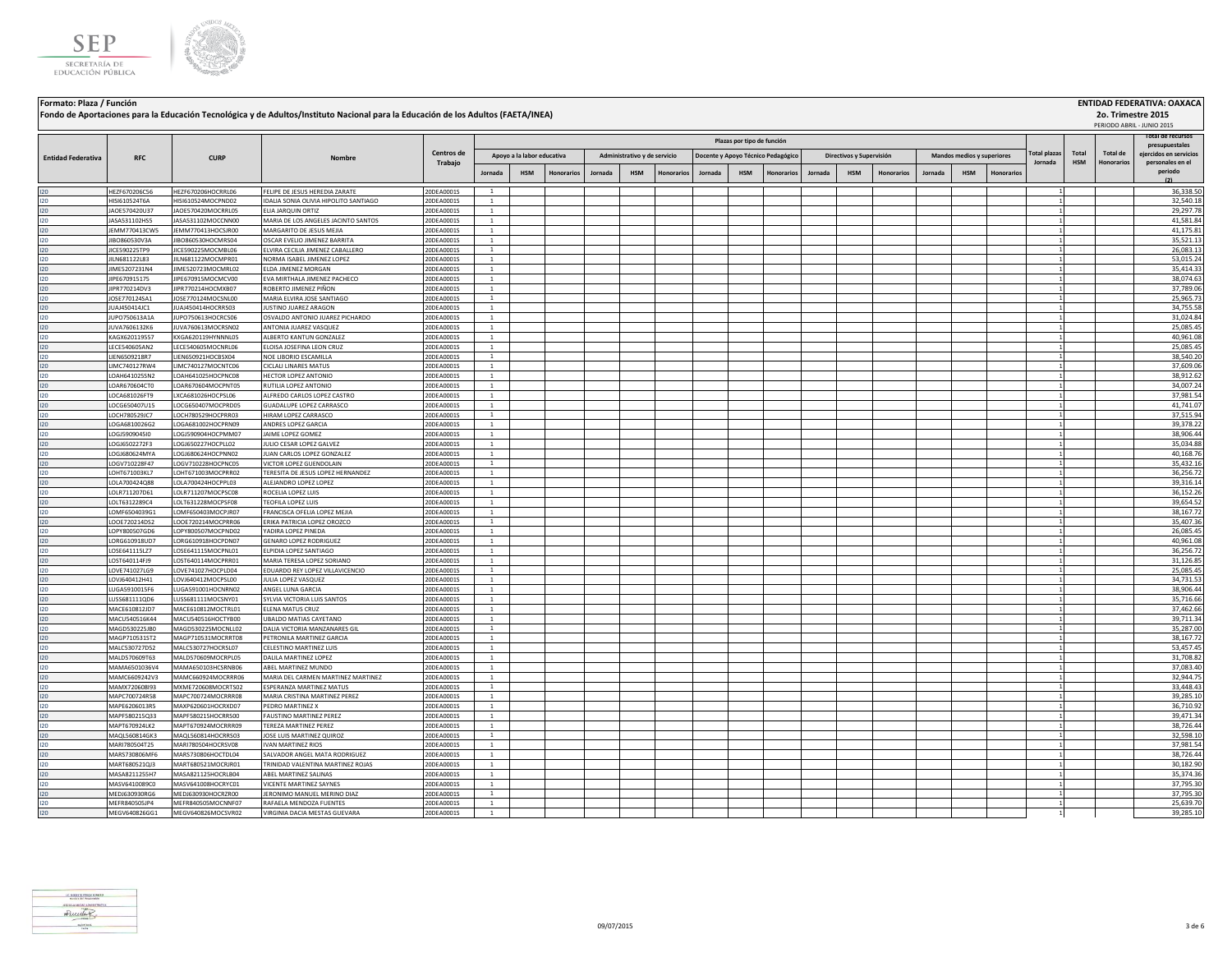



**Fondo de Aportaciones para la Educación Tecnológica y de Adultos/Instituto Nacional para la Educación de los Adultos (FAETA/INEA)**

# **Jornada HSM Honorarios Jornada HSM Honorarios Jornada HSM Honorarios Jornada HSM Honorarios Jornada HSM Honorarios Total HSM Total de Honorarios Administrativo y de servicio Docente y Apoyo Técnico Pedagógico Directivos y Supervisión Mandos medios y superiores Plazas por tipo de función Total plazas Jornada** PERIODO ABRIL - JUNIO 2015 **RFC CURP Nombre Entidad Federativa RFC CURP CURP CENTROS <b>CENTROS CONS Trabajo Total de recursos presupuestales ejercidos en servicios personales en el periodo (2) Apoyo a la labor educativa** I20 MEHA590212LB0 MEHA590212MOCRRR08 AURORA MERINO HERNANDEZ 20DEA0001S 1 1 39,406.67 I20 MELR631203GX9 MELR631203HOCNPL01 RAUL ELISEO MENDOZA LOPEZ 20DEA0001S 1 1 40,050.72 I20 MEMG500619699 MEMG500619HOCNRR03 GERVASIO MENDOZA MARTINEZ 20DEA0001S 1 1 38,540.20 I20 MEMR6511251H5 MEMR651125HOCCNB09 RUBICEL MECOTT MONTERO 20DEA0001S 1 1 35,593.60 I20 MEOG470108MJA MEOG470108HCHNXN12 GONZALO MENDOZA OAXACA 20DEA0001S 1 1 17,411.32 I20 MESM7010201H1 MESM701020MOCNLR06 MARTHA ELENA MENDOZA SILVA 20DEA0001S 1 1 1 3 37,605.05 37 37,605.05 1 20 I20 MIMP821215BC6 MIMP821215HOCGRB01 PABLITO.MIGUEL.MARTINEZ 20DEA0001S 1 2 2000 2005 2000 2005 2000 2005 2006 201 201 201 201 201 201 27,554.25 I20 MITG661021CH3 MITG661021MOCRRD01 GUADALUPE\_MIRANDATERAN 20DEA0001S 1 2 39,285.10 20DEA0001S 20DEA0001S 20DEA0001S 20DEA0001S 20DEA0001 20DEA0001 20DEA0001 20DEA0001S 20DEA0001 20DEA00015 20DEA00015 20DEA00015 20DEA0001 I20 MOGG820814NN5 MOGG820814MOCRMB07 GABRIELA ROSALBA MORALES GOMEZ 20DEA0001S 1 1 1 3 32,790.87 33,790.87 32,790.87 I20 MOGS5304189F4 MOGS530418MOCRRL05 SILVIAMORALES GARCIA 20DEA0001S 1 2 2001 20DEA0001S 20DEA0001S 20DEA0001S I20 MOHM621223UJ8 MOHM621223HOCRRN02 MANUEL MORGAN HERNANDEZ 20DEA0001S 1 1 33,452.02 I20 MOJA420415MA7 MOJA420415HOCRVN04 ANASTACIO CRISOFORO MORALES JAVIER 20DEA0001S 1 2 29,464.10 20 20 20 20 21 I20 MOMR710104EP3 MOMR710104MOCNRS02 ROSA MADEL MONTAÑO MARTINEZ 20DEA0001S 1 1 36,146.02 I20 MOSM630525QJ4 MOSM630525MOCNSR04 MARCELA MONTERROSA SOSA 20DEA0001S 1 1 41,581.84 I20 MOSR561221FU1 MOSR561221HOCRNB06 RUBEN MORALES SANCHEZ 20DEA0001S 1 2 37,828.30 20DEA0001S 20DEA0001S 20DEA0001S 20DEA00015 20DEA00015 20DEA00015 20DEA00015 20DEA00015 20DEA00015 20DEA00015 20DEA00015 20DEA00015 20DEA0 I20 MOSY610331IY7 MOSY610331MOCRNL03 YOLANDA MORALES SANCHEZ 20DEA0001S 1 1 35,716.67 I20 NAAA5504088Z3 NAAA550408HOCVRL07 ALBERTO NAVA ARMENGOL 20DEA0001S 1 1 40,961.08 I20 NAGS6806277IA NAGS680627MOCVRC07 SOCORRO NAVARRO GARCIA 20DEA0001S 1 1 35,048.73 I20 NAJO820513M93 NAJO820513MOCRRB09 OBDULIA NARANJO JARQUIN 20DEA0001S 1 1 29,684.06 I20 NOME570303EB1 NOME570303MOCLNV02 EVELIADEVORA NOLASCO MENDEZ 20DEA0001S 1 1 1 1 3 36,796.78 I20 OASL630910SA3 OASL630910HOCRNS07 LUIS ANGEL ORDAZ SANTIAGO 20DEA0001S 1 1 38,161.54 I20 OECJ830320783 OECJ830320HOCJRN02 JUAN OJEDA CRUZ 20DEA0001S 1 1 52,932.45 I20 OEMC691208V13 OEMC691208MOCJNN04 CONCEPCION AURORA OJEDA MENDEZ 20DEA0001S 1 1 26,969.90 I20 OERA58010634A OERA580106MOCRMM08 AMELIA REINA ORTEGA RAMIREZ 20DEA0001S 1 1 38,981.54 I20 OIPJ690319IK2 OIPJ690319MOCRNS06 JOSEFA ORTIZ PANTOJA 20DEA0001S 1 1 38,813.32 I20 OIPL630211I76 OIPL630211MOCRRR00 LOURDES ORTIZ PEREZ 20DEA0001S 1 1 39,471.34 I20 OIRE5802056H6 OIRE580205HOCRBD09 EDUARDO FELIPE ORTIZ ROBLES 20DEA0001S 1 1 35,407.36 I20 OOCR650213L68 OOCR650213HOCRSB03 ROBERTO OROZCO CASTILLO 20DEA0001S 1 1 35,872.90 I20 OOLI721127RE9 OOLI721127MOCRPS05 ISELA OROZCO LOPEZ 20DEA0001S 1 1 38,198.76 I20 OOSV7305298M1 OOSV730529HOCRLR07 VIRGINIO GERMAN OROPEZA SALAZAR 20DEA0001S 1 1 27,197.50 I20 PACI710506QF6 PACI710506MOCSNS03 ISABEL PASTOR CONTRERAS 20DEA0001S 1 1 29,684.06 I20 PALG790223FB4 PALG790223MOCCPV09 GIOVANNA PAOLA PACHECO LOPEZ 20DEA0001S 1 1 27,197.50 I20 PAML7306075K6 PAML730607HOCDLS00 JOSELUIS PADILLA MILAN 20DEA0001S 1 | | | | | | | | | | | | | | | | | 37,795.30 I20 PARC800406ES5 PARC800406HOCCML00 CELSO PACHECO RAMIREZ 20DEA0001S 1 1 5,988.84 I20 PARI7302013P1 PARI730201HOCCMG07 |IGNACIO PACHECO RAMIREZ 20DEA0001S 1 | | | | | | | | | | | | | | | | | 30,844.84 I20 PECL551009399 PECL551009HOCXBS05 LUIS JAIME PEÑA CABALLERO 20DEA0001S 1 | | | | | | | | | | | | | | | | | 52,932.45 I20 PEGA650720P30 PEGA650720MOCRRZ09 AZALIA PEREZ GUERRA 20DEA0001S 1 1 36,897.16 I20 PEGL650921NC8 PEGL650921HOCRRS04 LUIS ARTURO PEREZ GARCIA 20DEA0001S 1 | | | | | | | | | | | | | | | | | 53,555.57 I20 PEHR670102NS8 PEHR670102MOCRRS06 ROSA ELVA PEREZ HERNANDEZ 20DEA0001S 1 | | | | | | | | | | | | | | | | 36,016.72 I20 PELB541209TS6 PELB541209HOCRPR05 BRAULIO PEREZ LOPEZ 20DEA0001S 1 1 1 1 1 1 1 1 1 1 1 1 1 1 1 52,713.15 I20 PELP621007PX6 PELP621007HOCRPD07 PEDRO MARCOS PEREZ LOPEZ 20DEA0001S 1 2 39,378.22 20DEA0001S 1 2 39,378.22 I20 PELU6001079G5 PEXL600107HOCRXC02 LUCIANO JULIAN PEREZ X 20DEA0001S 1 | | | | | | | | | | | | | | | | | 38,726.44 I20 PEPE620429G29 PEXP620429HOCRXD07 PEDRO PEREZ X 20DEA0001S 1 1 53,607.45 I20 PICM561128GZ3 PICM561128MOCNSR03 MARISELA PINEDA CASTILLO 20DEA0001S 1 1 38,136.69 I20 PIRM620327RA8 PIRM620327HOCNMD07 |MODESTO PINEDA ROMERO 2002-A0001S | 1 | | | | | | | | | | | | | | | | 53,015.24 I20 POCN690525Q68 POCN690525MCCTND06 NIDELVIA MARGARITA POOT CANUL 20DEA0001S 1 1 42,816.63 POVV6309058X8 POVV630905MOCBLR10 VIRGINIA SELIFLOR POBLANO VILLALOBOS 20DEA0001S 1<br>QUPL860514686 QUPL860514MOCIBT03 LETICIA QUIJANO PABLO 200EA0001S 1 20DEA0001S 1 200EA0001S 1 200EA0001S 1 25,293.54 I20 QUPL860514686 QUPL860514MOCJBT03 LETICIA QUIJANO PABLO 20DEA0001S 1 1 1 1 1 2 20DEA0001S 1 2 200 200 200 2 I20 RAAF6506115R3 RAAF650611MOCMZS03 |FAUSTINA RAMIREZ AZCONA 200EA0001S 1 | | | | | | | | | | | | | | | | | 37,422.82 I20 RAAM6703046T9 RAAM670304MOCMNN08 MANUELA RAMIREZ ANTONIO 20DEA0001S 1 1 1 1 1 1 1 1 1 1 1 1 1 39,471.34 I20 RABA5711301BA RABA571130MOCMRN02 ANDREA RAMOS BURGUET 20DEA0001S 1 1 33,175.88 I20 RABO800823P97 RABO800823HOCMSS02 OSCAR DAMIAN RAMOS BUSTAMANTE 20DEA0001S 1 1 30,844.84 I20 RACA610804GA3 RACA610804HMCMSL02 ALBERTO RAMOS CASAS 20DEA0001S 1 1 39,595.46 I20 RACD610701TU6 RACD610701MOCMRR07 DORA MARTHA RAMIREZ CRUZ 20DEA0001S 1 1 40,278.28 I20 RALI650221AV2 RALI650221MDFMSS00 MARIA ISABEL RAMIREZ LUIS 20DEA0001S 1 | | | | | | | | | | | | | | | | | 31,126.85 I20 RANE720804PU6 RANE720804HOCMCL06 ELEUTERIO.RAMIREZ.NICOLAS 20DEA0001S 1 | | | | | | | | | | | | | | | | 27,535.34 I20 RARM560721U6A RARM560721HOCMDR05 MARCELINO RAMIREZ RODRIGUEZ 20DEA0001S 1 1 34,196.92 I20 RARV701114HY1 RARV701114MOCMMR06 VIRGINIA RAMIREZ RAMIREZ 20DEA0001S 1 1 40,345.60 I20 REPE631210J56 REPE631210MOCYRL02 EULALIA REYES PEREZ 20DEA0001S 1 1 34,560.83 I20 RERA700408KA5 RERA700408HOCYML07 ALBERTO BENEDICTO REYES RAMIREZ 20DEA0001S 1 1 42,344.97 I20 RERF640714MT0 RERF640714HOCYMR06 FRANCISCO REYES RAMIREZ 20DEA0001S 1 1 42,344.97 I20 RERH761004C40 REHR761004HOCNDC05 HECTOR EDUARDO RENERO RODRIGUEZ 20DEA0001S 1 1 17,411.32 I20 RESES40714UM8 RESES40714HOCYNM03 [EMILIANO REYES SANTIAGO 2000 20DEA0001S 1 ] ] ] ] ] ] ] ] ] ] ] ] 36,679.88 I20 RESU851127MC5 RESU851127HDFYNL09 ULISSES<code>REYNA SANCHEZ 20DEA0001S 1 |</sup> | | | | | | | | | | | | | | | | 30,844.84</code> I20 RICA620505356 RICA620505MOCSRN09 ANGELA RIOS CRUZ 20DEA0001S 1 1 38,386.96

**Motorcy Angel Hotel**<br>Render del Renovasible Dunche

**Formato: Plaza / Función ENTIDAD FEDERATIVA: OAXACA**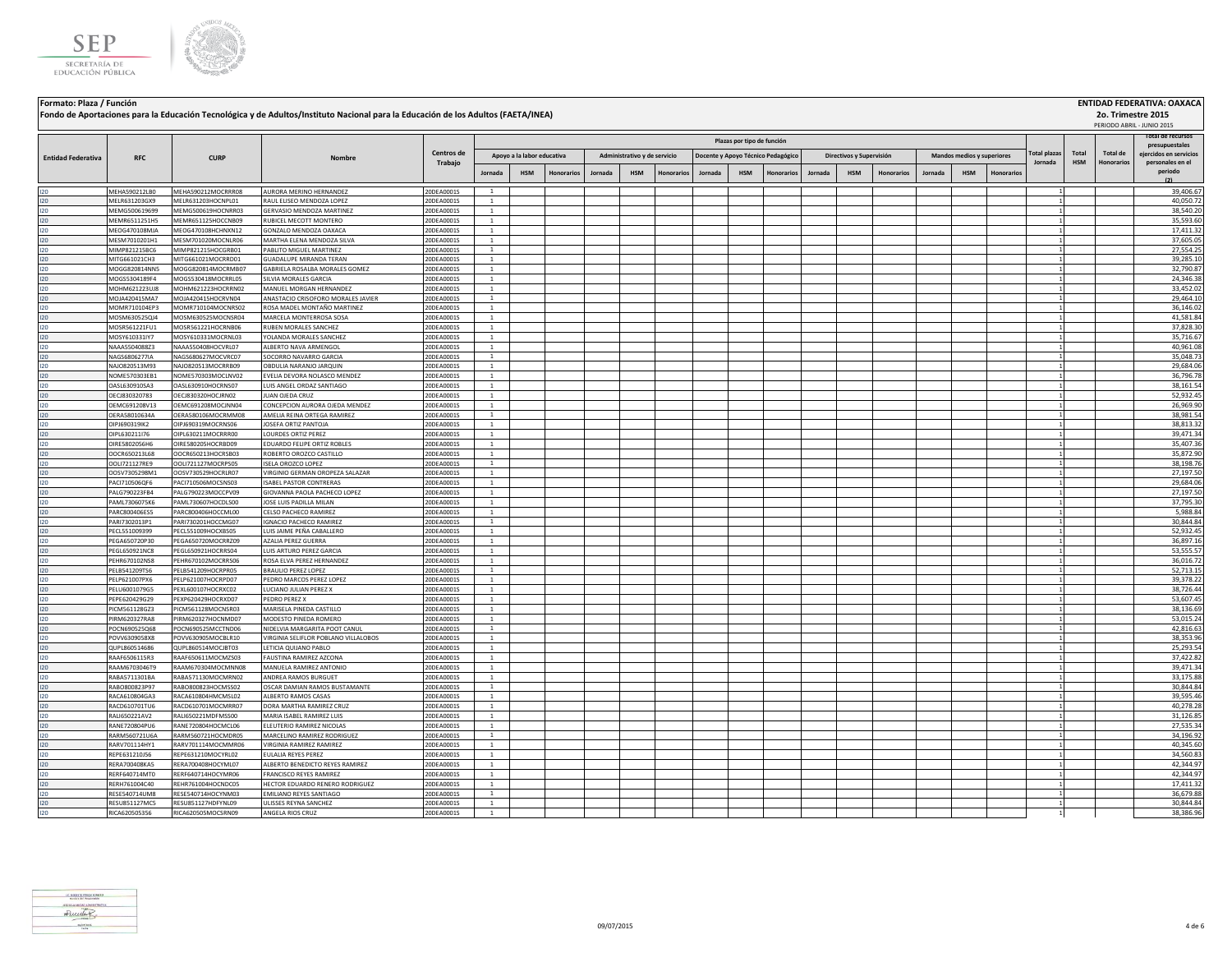



**Formato: Plaza / Función ENTIDAD FEDERATIVA: OAXACA**

| Fondo de Aportaciones para la Educación Tecnológica y de Adultos/Instituto Nacional para la Educación de los Adultos (FAETA/INEA) |  |
|-----------------------------------------------------------------------------------------------------------------------------------|--|
|-----------------------------------------------------------------------------------------------------------------------------------|--|

# **Jornada HSM Honorarios Jornada HSM Honorarios Jornada HSM Honorarios Jornada HSM Honorarios Jornada HSM Honorarios Total HSM Total de Honorarios Administrativo y de servicio Docente y Apoyo Técnico Pedagógico Directivos y Supervisión Mandos medios y superiores Plazas por tipo de función Total plazas Jornada** PERIODO ABRIL - JUNIO 2015 **RFC CURP Nombre Entidad Federativa RFC CURP CORP RECURP <b>CONS Trabajo Total de recursos presupuestales ejercidos en servicios personales en el periodo (2) Apoyo a la labor educativa** I20 RICF691004R13 RICF691004MOCSRR00 FRANCISCA RIOS CRUZ 200EA0001S 1 2 200AO001S 20DEA0001S 200BEA0001S 20,150.01 I20 RIPM6406108C2 RIPM640610HOCSLR06 MARGARITORIOS 2002-2002-0001S 1 2 20DEA0001S 1 2 2 20DEA0001S 20DEA0001S 20DEA0001S 20DEA00015 20DEA00015 20DEA00015 20DEA00015 20DEA00015 20DEA00015 20DEA00015 20DEA00015 2 2 2 2 2 2 2 I20 ROAI6903177G4 ROAI690317MOCDRR00 IRLANDA GERTRUDIS RODRIGUEZ ARAGON 20DEA0001S 1 1 31,689.11 I20 ROCS5611184Q3 ROCS561118MOCDRR07 SERAFINA(RODRIGUEZ CRUZ 20DEA0001S 1 2 1 1 2 35,414.33 I20 ROEL640123E63 ROXE640123MOCJXL06 ELIZABET ROJAS 20DEA0001S 1 | | | | | | | | | | | | | | | | 1 | 37,422.82 I20 ROHM7109022HA ROHM710902MOCSRR07 MIRNA GABRIELA ROSAS HERRERA 20DEA0001S 1 1 35,969.50 I20 ROVA720415948 ROVA720415MOCSLN05 ANA LILIA ROSALES VELASCO 20DEA0001S 1 | | | | | | | | | | | | | | | | | 33,878.03 I20 ROVH580406P33 ROVH580406HOCSSM02 HUMBERTO JULIAN ROSETTE VASQUEZ 20DEA0001S 1 1 34,165.88 I20 ROVL500215KT2 ROVL500215HOCDLM09 LAMBERTO RODRIGUEZ VILLASEÑOR 20DEA0001S 1 1 38,850.56 I20 RUCA661218PC4 RUCA661218HOCZRD05 ADOLFO RUIZ CORTES 20DEA0001S 1 | | | | | | | | | | | | | | | 1 | 36,897.16 I20 RUGB6101106R8 RUGB610110HOCZRN06 BENITO RUIZ GUERRA 20DEA0001S 1 1 32,401.54 I20 RUSE630122PI8 RUSE630122HOCZNP00 EPIFANIO ANTONIO RUIZ SANTIAGO 20DEA0001S 1 1 30,844.84 I20 RUVR60030144A RUVR600301MOCZLS07 ROSENDA LEONOR RUIZ VELASCO 20DEA0001S 1 | | | | | | | | | | | | | | | | | I20 SAAM690615DK7 SAAM690615HOCNQG02 MIGUEL ANGEL SANCHEZ AQUINO 20DEA0001S 1 1 37,083.40 I20 SACG6309299K0 SACG630929HJCLRN06 GONZALO SALGADO CARBALLO 20DEA0001S 1 1 30,156.89 I20 SACR540827448 SACR540827MOCLSS02 ROSALBA SALINAS CASTILLO 20DEA0001S 1 1 35,294.55 I20 SADR851009V57 SADR851009HOCNVC08 RICARDO\_JAVIER\_SANTANA\_DAVILA 20DEA0001S 1 | | | | | | | | | | | | | | | | | 30,844.84 I20 SAFF701120411 SAFF701120MOCNNL09 FELISA.SANTANA.FUENTES 20DEA0001S 1 | | | | | | | | | | | | | | | | | 37,764.26 I20 SAGA640123TV4 SAGA640123MOCLJM08 AMELIA SALVADOR GIJON 20DEA0001S 1 1 34,450.17 I20 SAGA7006056G4 SAGA700605MOCBND04 ADELAIDA SABAH GENICO 20DEA0001S 1 1 1 1 1 30 1 1 1 1 33,536.63 I20 SAGF5810277I0 SAGF581027HOCNRR04 FRUMENCIO SANTIAGO GARCIA 20DEA0001S 1 1 41,581.84 I20 SAGR651023746 SAGR651023HOCNML05 RAUL SANTIAGO GOMEZ 20DEA0001S 1 1 38,912.62 I20 SAHJ7012204J7 SAHJ701220HOCNRN00 JUAN JOSE SANTIAGO HERNANDEZ 20DEA0001S 1 1 3 30.912.62 39.912.62 39.912.62 I20 SAJA680204QI9 SAJA680204HOCNRN09 |ANDRES SANCHEZ JARQUIN 20DEA0001S | 1 | | | | | | | | | | | | | | | | 39,409.80 I20 SALU7003208L4 SAXL700320MOCNXZ06 LUZ MARIA DOLORES SANCHEZ X 20DEA0001S 1 | | | | | | | | | | | | | | | | | I20 SAMJ6612273N1 SAMJ661227HOCNJN09 JUAN PASCUAL SANTIAGO MEJIA 20DEA0001S 1 1 3 30.540.20 39.540.20 39.540.20 I20 SAMM6312263CA SAMM631226MOCNRR01 MARINA MA DE LA LUZ SANTIAGO MARTINEZ 20DEA0001S 1 1 36,976.78 I20 SAMR730519K81 SAMR730519HOCNNB00 RUBEN MARCIAL SANCHEZ MENDOZA 20DEA0001S 1 1 39,338.86 I20 SAOC681124JL7 SAOC681124HOCNRR07 (CRISOFORO.ALEJANDRO SANTIAGO ORTIZ 20DEA0001S 1 | | | | | | | | | | | | | | | | | 39,285.10 I20 SAPL391210D19 SAPL391210MOCNLR08 LORETO GRACIELA SANTIAGO PALMA 20DEA0001S 1 1 33,327.86 I20 SAPR650531A23 SAPR650531MOCNRY04 REYNA VIRGEN SANTIAGO PEREZ 20DEA0001S 1 2 30,200 3 30,726.44 . 20DEA0001S 1 3 38,726.44 I20 SARA7108245N0 SARA710824MDFNMR01 AUREA AIDA SANCHEZ RAMIREZ 20DEA0001S 1 1 32,011.94 I20 SARG681003E78 SARG681003MOCNSS02 GISELA.SANDOVAL.ROSALES 20DEA0001S 1 | | | | | | | | | | | | | | | | | 36,710.92 I20 SARH771127QB6 SARH771127MOCLDR06 HORTENSIA SALVADOR RODRIGUEZ 20DEA0001S 1 1 30,156.92 I20 SARM6803143D4 SARM680314MOCVVT02 MATILDE MARGARITA SAAVEDRA REVILLA 20DEA0001S 1 1 39,285.10 I20 SASF600530QK2 SASF600530HOCNNR06 FERNANDO SANCHEZ 25ANCHEZ 20DEA0001S 1 2 32,326.54 20DEA0001S 20 200EA0001S 20 32,326.54 I20 SASJ720505R53 SASJ720505HDFNNN02 JUAN GABRIEL SAN JUAN SAN JUAN 20DEA0001S 1 1 49,108.24 I20 SATR6912146Q8 SATR691214MOCNRS00 ROSA MARIA SANCHEZ TORIS 20DEA0001S 1 1 38,043.60 I20 SAVA740814HW2 SAVA740814HOCRSR09 ARMANDO SARABIA VASQUEZ 20DEA0001S 1 1 25,085.45 I20 SAVR730830US0 SAVR730830MOCNLS02 ROSA SANCHEZ VALDIVIESO 20DEA0001S 1 1 1 1 1 20DEA0001S 1 20DEA0001S 1 20 I20 SAZL681127268 SAZL681127HOCNRS06 LUIS VIRGILIO SANTOS ZARATE 20DEA0001S 1 1 37,981.54 I20 SIBA711112PY8 SIBA711112MOCLJR06 AURIA SILVA BEJARANO 20DEA0001S 1 1 27,071.74 I20 SICG6111051N5 SICG611105HOCLRR01 GERARDO SILVA CERVANTES 20DEA0001S 1 | | | | | | | | | | | | | | | | | 37,052.32 I20 SICR6305233M0 SICR630523MDFRRC00 MARIA DEL ROCIO SIERRA CORTES 20DEA0001S 1 1 32,448.16 I20 SILO640518QW1 SILO640518MOCLPL03 OLIVA REMEDIOS SILVA LOPEZ 20DEA0001S 1 1 35,446.66 I20 SIRG5212064RA SIRG521206MOCLZL05 GLORIALOURDES SILVA RUIZ 20DEA0001S 1 2 39,657.52 20DEA0001S 20DEA0001S 20DEA0001S 39,657.52 I20 SISA7802256P3 SISA780225HOCMMR04 ARMANDO SIMON SIMON 20DEA0001S 1 2 20DEA0001S 1 2 25,639.70 I20 SISI7611031L3 SISI761103HOCLNS05 ISRAEL SILVA SANTOS 20DEA0001S 1 1 35,374.36 I20 SIVR6201201UA SIVR620120HOCLNL06 RAUL SILVA VENTURA 20DEA0001S 1 1 39,525.10 I20 SOAM600301855 SOAM600301HOCLRG09 MIGUEL ANGEL SOLANA ARANDA 20DEA0001S 1 1 38,353.96 I20 SOFP841030BTA SOFP841030MOCSBL02 MARIA DEL PILAR SOSA FABIAN 20DEA0001S 1 1 25,639.70 I20 SOJG700106RZ3 SOJG700106HOCTMS08 GASPAR GILBERTO SOTO JIMENEZ 20DEA0001S 1 | | | | | | | | | | | | | | | | | 52,932.45 I20 SOLG690528TF0 SOLG690528HOCSPR03 GERMAN SOSA LOPEZ 20DEA0001S 1 1 38,966.44 I20 TOPJ741111UZ4 TOPJ741111HOCRRS00 JESUS MARTIN TORRES PEREZ 20DEA0001S 1 1 38,533.96 I20 TOTR7010057D4 TOTR701005HOCLRL07 RAUL TOLEDO TORRES 20DEA0001S 1 1 37,795.30 I20 UIMA6301173R1 UIMA630117HOCRRN03 ANTONIO URBIETA MORENO 20DEA0001S 1 1 37,945.30 I20 VACM740928PF1 VACM740928HOCSRG03 MIGUEL ANGEL VASQUEZ CORTES 20DEA0001S 1 1 25,639.70 I20 VAHA830319HZA VAHA830319HOCSRB04 |ABELARDO VASQUEZHERNANDEZ 20DEA0001S 1 | | | | | | | | | | | | | | | | | I20 VALR63081448A VALR630814HOCRRL03 RAUL VARELA LARA 20DEA0001S 1 1 38,540.20 I20 VAME761014UF8 VAME761014HOCSRD09 EDUARDO VASQUEZ MORGAN 20DEA0001S 1 1 35,593.60 I20 VAMR660527UA1 VAMR660527HOCSRN03 RANULFO VASQUEZ MARTINEZ 20DEA0001S 1 1 35,034.88 I20 VAPB490822EU0 VAPB490822HOCRRR05 BERNARDO VARGAS PEREZ 20DEA0001S 1 1 36,897.16 I20 VAPF700302642 VAPF700302MOCLRL01 FLORINES VALENCIA PEREZ 20DEA0001S 1 | | | | | | | | | | | | | | | | | 32,904.77

**Motorcy Angel Hotel**<br>Render del Renovasible Buellet

I20 VASG600313UP5 VASG600313HOCRNL08 GUILLERMO VARGAS SANTOS 20DEA0001S 1 1 33,009.62 I20 VAVA610702EH1 VAVA610702HOCSCR00 ARTURO VASQUEZ VICENTE 20DEA0001S 1 1 36,897.16